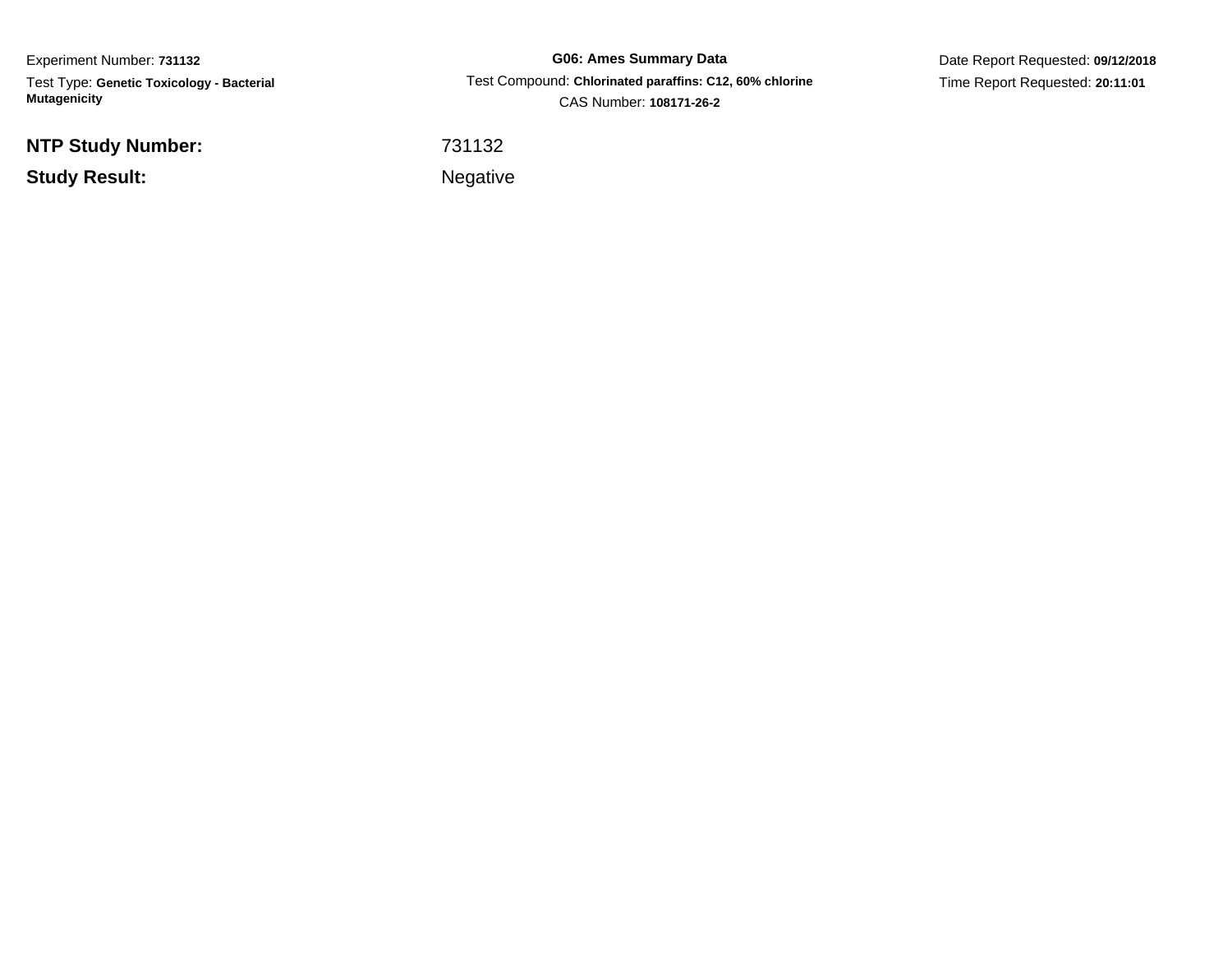Test Type: **Genetic Toxicology - Bacterial Mutagenicity**

# **G06: Ames Summary Data**Test Compound: **Chlorinated paraffins: C12, 60% chlorine**

Date Report Requested: **09/12/2018**Time Report Requested: **20:11:01**

|                               |                   |                   | Strain: TA100          |                        |                               |
|-------------------------------|-------------------|-------------------|------------------------|------------------------|-------------------------------|
| Dose (ug/Plate)               | <b>Without S9</b> | <b>Without S9</b> | <b>With 10% Rat S9</b> | <b>With 10% Rat S9</b> | With 10% Hamster S9           |
| Vehicle Control <sup>1</sup>  | $85 \pm 9.3$      | $174 \pm 15.8$    | $124 \pm 9.2$          | $237 \pm 16.8$         | $148 \pm 10.6$                |
| 33.0                          |                   | $152 \pm 5.9$     |                        | $226 \pm 6.7$          |                               |
| 100.0                         | $97 \pm 9.9$      | $141 \pm 4.5$     | $119 \pm 5.6$          | $243 \pm 14.2$         | $109 \pm$<br>9.5              |
| 333.0                         | $103 \pm 3.8$     | $143 \pm 4.3$     | $136 \pm 4.8$          | $240 \pm 12.5$         | $125 \pm$<br>5.6              |
| 1000.0                        | $109 \pm 3.2^p$   | $158 \pm 3.3$     | $141 \pm 2.9^p$        | $282 \pm 26.9$         | 7.5 <sup>p</sup><br>135 $\pm$ |
| 3333.0                        | $89 \pm 2.9^p$    | $171 \pm 7.0$     | $50 \pm 1.0^p$         | $349 \pm 16.0$         | $49 \pm$<br>4.1 <sup>p</sup>  |
| 10000.0                       | $9 \pm 0.3^p$     |                   | $23 \pm 2.1^p$         |                        | $13 \pm$<br>0.9 <sup>p</sup>  |
| <b>Trial Summary</b>          | Negative          | Negative          | Negative               | Equivocal              | Negative                      |
| Positive Control <sup>2</sup> |                   |                   | $897 \pm 47.9$         | $1192 \pm 128.5$       | $2484 \pm 137.8$              |
| Positive Control <sup>3</sup> | $464 \pm 39.2$    | $1132 \pm 22.8$   |                        |                        |                               |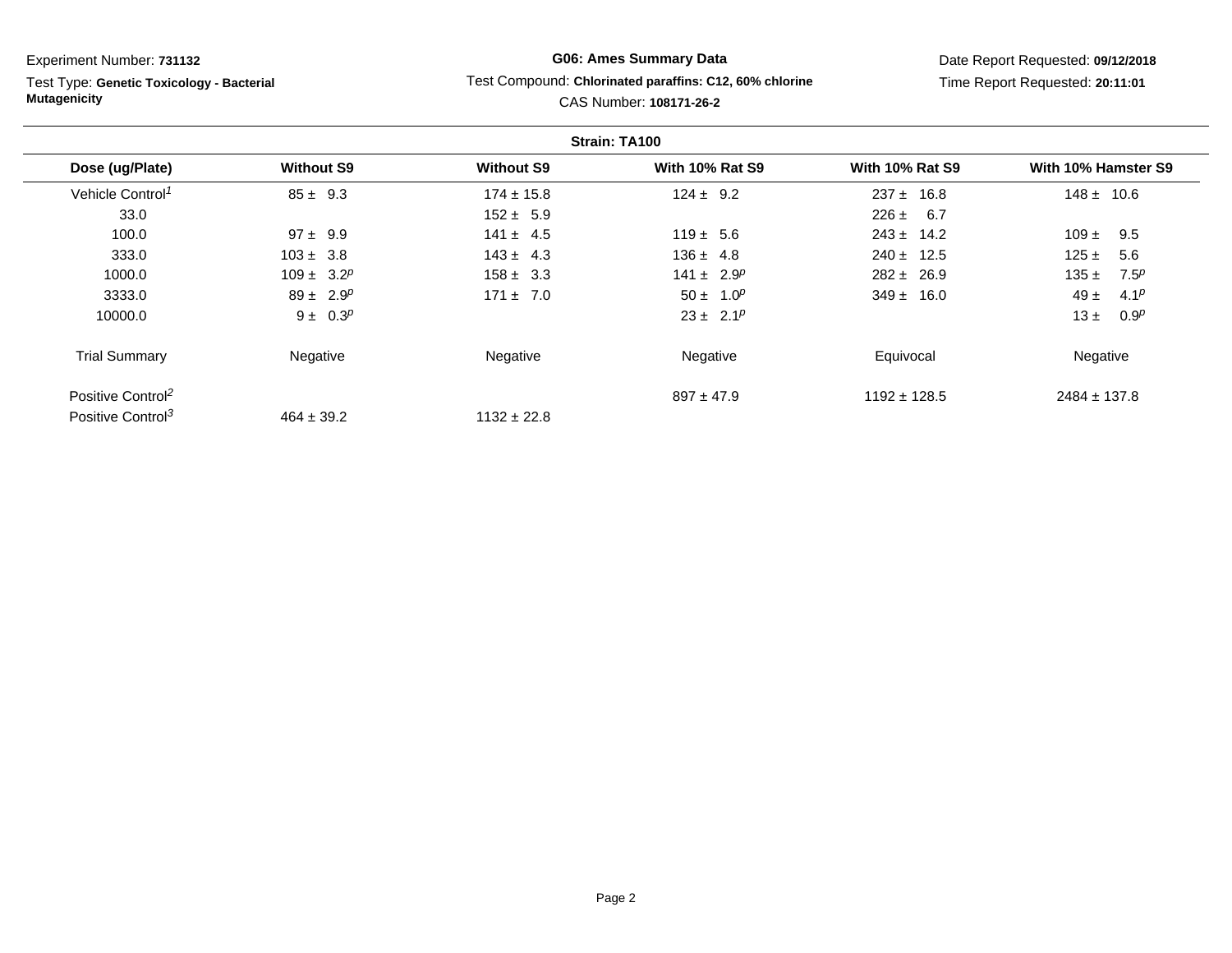Test Type: **Genetic Toxicology - Bacterial Mutagenicity**

# **G06: Ames Summary Data** Test Compound: **Chlorinated paraffins: C12, 60% chlorine**CAS Number: **108171-26-2**

Date Report Requested: **09/12/2018**Time Report Requested: **20:11:01**

| Dose (ug/Plate)                                                | With 10% Hamster S9 |
|----------------------------------------------------------------|---------------------|
| Vehicle Control <sup>1</sup>                                   | $272 \pm 3.0$       |
| 33.0                                                           | $245 \pm 26.7$      |
| 100.0                                                          | $233 \pm 29.9$      |
| 333.0                                                          | $275 \pm 25.5$      |
| 1000.0                                                         | $305 \pm 28.4$      |
| 3333.0                                                         | $302 \pm 1.0$       |
| 10000.0                                                        |                     |
| <b>Trial Summary</b>                                           | Negative            |
| Positive Control <sup>2</sup><br>Positive Control <sup>3</sup> | $2496 \pm 17.5$     |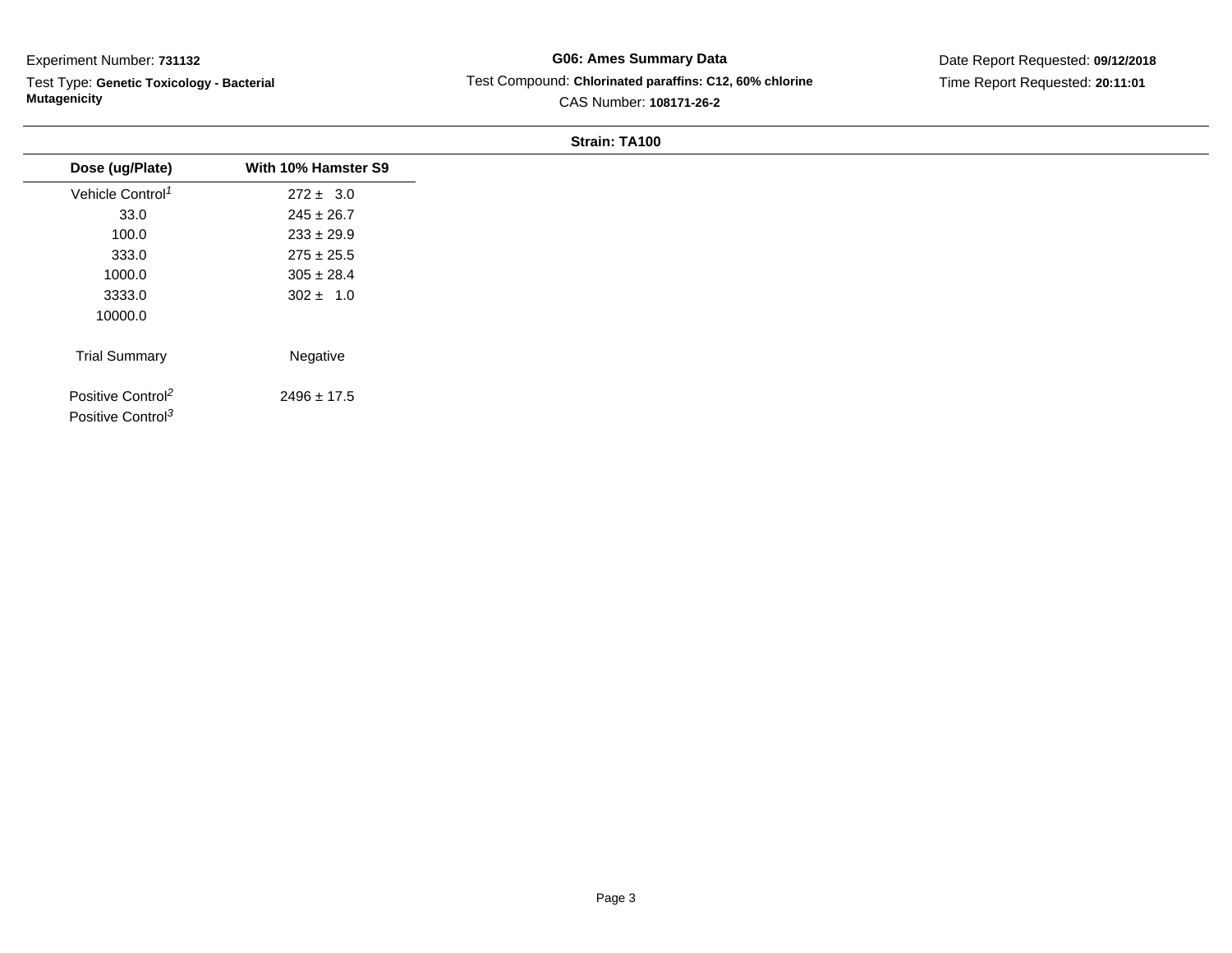÷.

Test Type: **Genetic Toxicology - Bacterial Mutagenicity**

# **G06: Ames Summary Data**Test Compound: **Chlorinated paraffins: C12, 60% chlorine**

Date Report Requested: **09/12/2018**Time Report Requested: **20:11:01**

|                               |                   |                   | Strain: TA1535         |                        |                     |
|-------------------------------|-------------------|-------------------|------------------------|------------------------|---------------------|
| Dose (ug/Plate)               | <b>Without S9</b> | <b>Without S9</b> | <b>With 10% Rat S9</b> | <b>With 10% Rat S9</b> | With 10% Hamster S9 |
| Vehicle Control <sup>1</sup>  | $3 \pm 0.9$       | $7 \pm 1.9$       | $5 \pm 2.4$            | $7 \pm 1.2$            | $4 \pm 1.2$         |
| 33.0                          |                   | $5 \pm 1.2$       |                        | $8 \pm 2.0$            |                     |
| 100.0                         | $1 \pm 0.3$       | $5 \pm 1.5$       | $1 \pm 0.3$            | $6 \pm 2.6$            | $3 \pm 0.6$         |
| 333.0                         | $2 \pm 0.3$       | $6 \pm 1.2$       | $8 \pm 2.6$            | $8 \pm 1.7$            | $2 \pm 0.7$         |
| 1000.0                        | $1 \pm 0.3^p$     | $5 \pm 1.8^{p}$   | $3 \pm 0.7^p$          | $6 \pm 1.2^p$          | $3 \pm 0.6^p$       |
| 3333.0                        | $1 \pm 0.3^p$     | $8 \pm 3.5^p$     | $3 \pm 0.6^p$          | $5 \pm 0.6^{p}$        | $1 \pm 0.3^p$       |
| 10000.0                       | $0 \pm 0.0^p$     |                   | $1 \pm 0.3^p$          |                        | $0 \pm 0.0^p$       |
| <b>Trial Summary</b>          | Negative          | Negative          | Negative               | Negative               | Negative            |
| Positive Control <sup>2</sup> |                   |                   | $58 \pm 3.0$           | $72 \pm 9.0$           | $79 \pm 7.7$        |
| Positive Control <sup>3</sup> | $37 \pm 4.5$      | $1452 \pm 61.2$   |                        |                        |                     |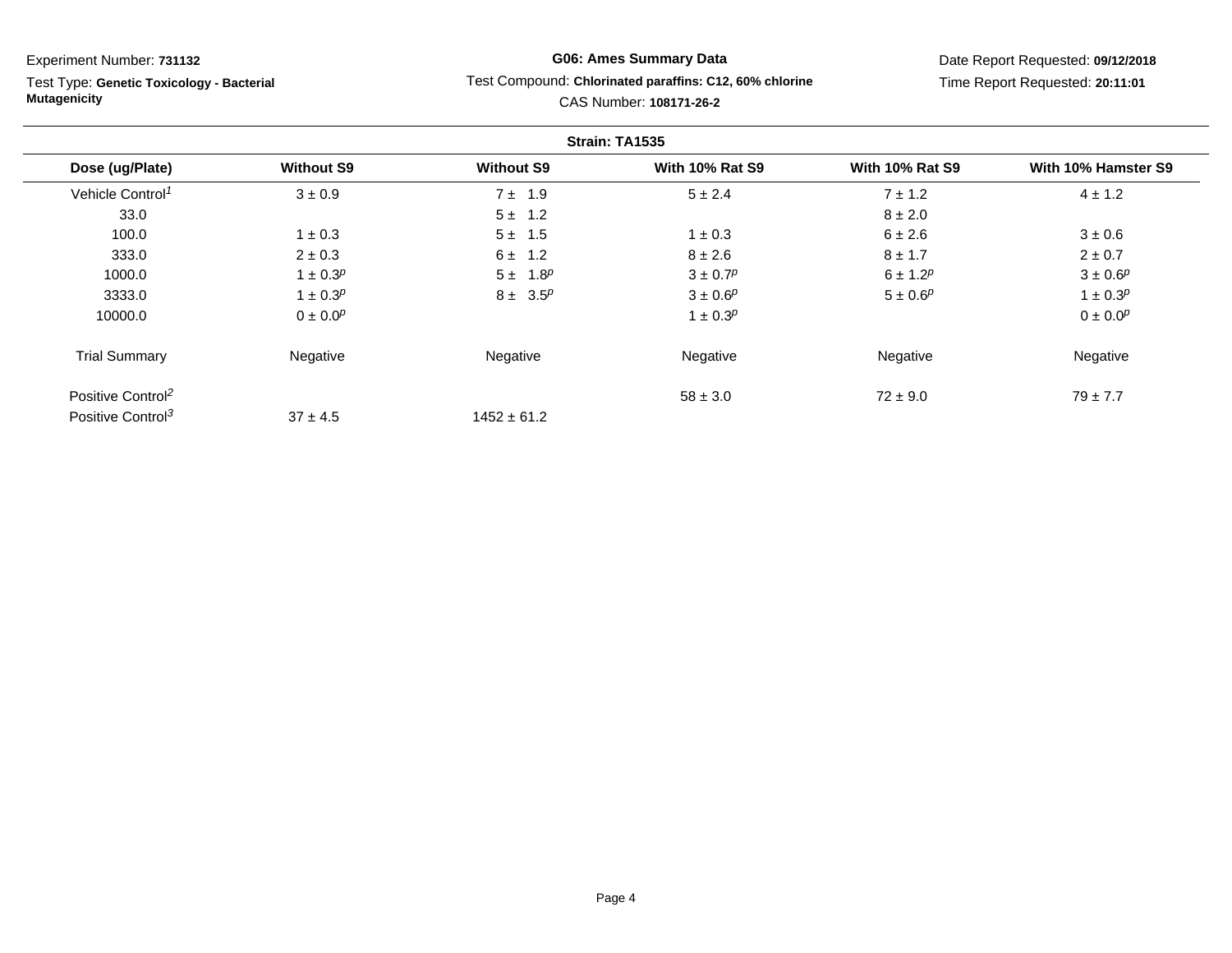Test Type: **Genetic Toxicology - Bacterial Mutagenicity**

**G06: Ames Summary Data** Test Compound: **Chlorinated paraffins: C12, 60% chlorine**CAS Number: **108171-26-2**

Date Report Requested: **09/12/2018**Time Report Requested: **20:11:01**

| Dose (ug/Plate)                                                | With 10% Hamster S9 |
|----------------------------------------------------------------|---------------------|
| Vehicle Control <sup>1</sup>                                   | $5 \pm 0.9$         |
| 33.0                                                           | $5 \pm 2.5$         |
| 100.0                                                          | $7 \pm 1.5$         |
| 333.0                                                          | $4 \pm 0.9$         |
| 1000.0                                                         | $7 \pm 1.7^p$       |
| 3333.0                                                         | $4 \pm 1.5^p$       |
| 10000.0                                                        |                     |
| <b>Trial Summary</b>                                           | Negative            |
| Positive Control <sup>2</sup><br>Positive Control <sup>3</sup> | $119 \pm 12.5$      |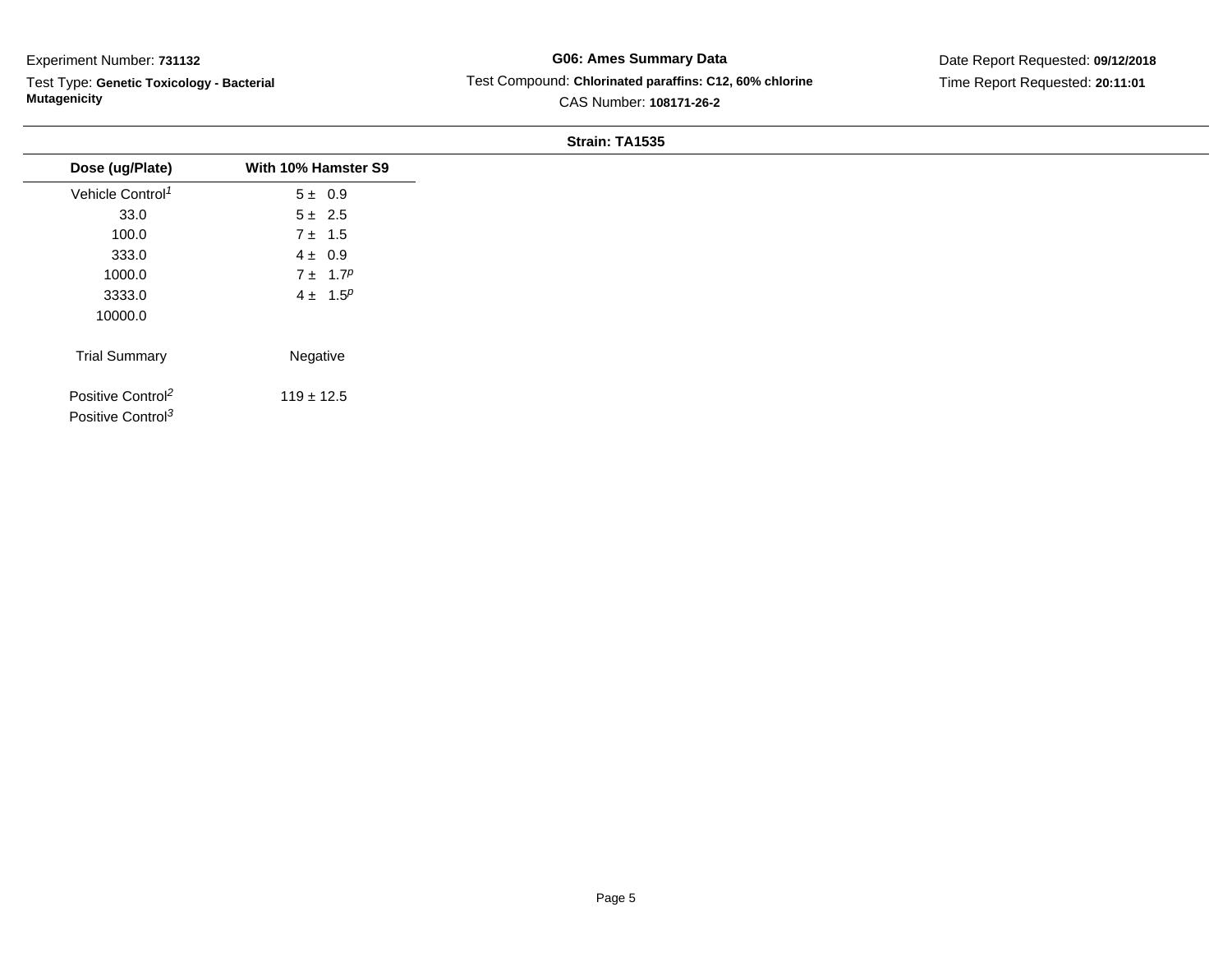Test Type: **Genetic Toxicology - Bacterial Mutagenicity**

# **G06: Ames Summary Data**Test Compound: **Chlorinated paraffins: C12, 60% chlorine**

Date Report Requested: **09/12/2018**Time Report Requested: **20:11:01**

|                               |                   |                             | Strain: TA1537         |                        |                     |
|-------------------------------|-------------------|-----------------------------|------------------------|------------------------|---------------------|
| Dose (ug/Plate)               | <b>Without S9</b> | <b>Without S9</b>           | <b>With 10% Rat S9</b> | <b>With 10% Rat S9</b> | With 10% Hamster S9 |
| Vehicle Control <sup>1</sup>  | $3 \pm 0.6$       | 1.5<br>5±                   | $7 \pm 1.7$            | $10 \pm 1.5$           | $5 \pm 3.0$         |
| 33.0                          |                   | $8 \pm$<br>1.9              |                        | $12 \pm 3.8$           |                     |
| 100.0                         | $5 \pm 2.0$       | $8 \pm$<br>1.0              | $4 \pm 0.6$            | $9 \pm 3.0$            | $3 \pm 0.7$         |
| 333.0                         | $8 \pm 2.3$       | 2.7<br>$10 \pm$             | $3 \pm 0.3$            | $10 \pm 3.8$           | $10 \pm 2.7$        |
| 1000.0                        | $1 \pm 0.3^p$     | 2.3 <sup>p</sup><br>6 ±     | $4 \pm 0.3^{p}$        | $11 \pm 2.9^p$         | $7 \pm 2.1$         |
| 3333.0                        | $1 \pm 0.3^{p}$   | 2.6 <sup>p</sup><br>$7 \pm$ | $2 \pm 0.9^p$          | $8 \pm 2.3^{p}$        | $3 \pm 0.7^p$       |
| 10000.0                       | $0 \pm 0.0^p$     |                             | $1 \pm 0.3^{p}$        |                        | $0 \pm 0.0^p$       |
| <b>Trial Summary</b>          | Negative          | Negative                    | Negative               | Negative               | Negative            |
| Positive Control <sup>2</sup> |                   |                             | $52 \pm 1.5$           | $77 \pm 9.5$           | $371 \pm 12.7$      |
| Positive Control <sup>4</sup> | $240 \pm 62.7$    | $1648 \pm 157.6$            |                        |                        |                     |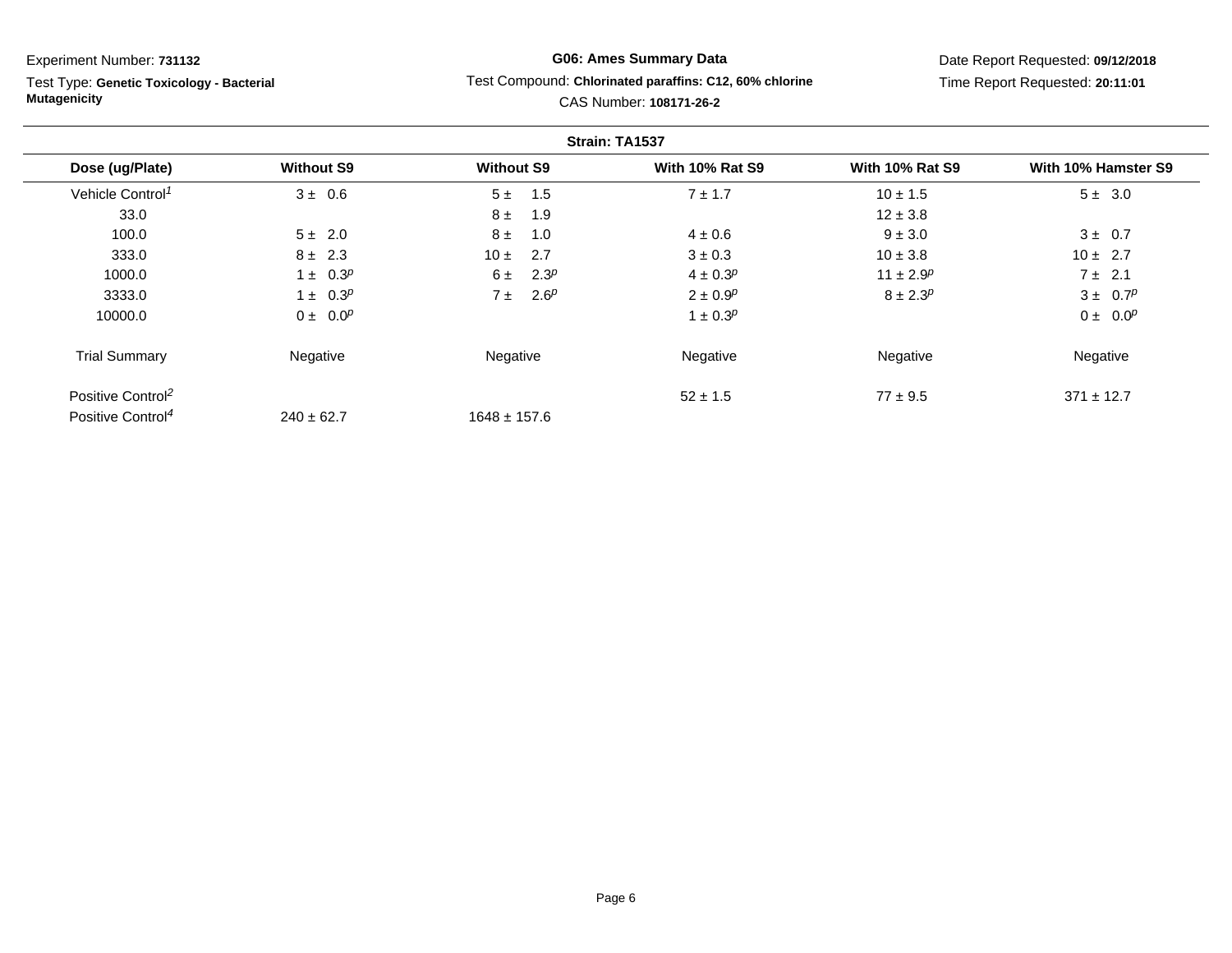Test Type: **Genetic Toxicology - Bacterial Mutagenicity**

**G06: Ames Summary Data** Test Compound: **Chlorinated paraffins: C12, 60% chlorine**CAS Number: **108171-26-2**

Date Report Requested: **09/12/2018**Time Report Requested: **20:11:01**

| Dose (ug/Plate)                                                | With 10% Hamster S9 |
|----------------------------------------------------------------|---------------------|
| Vehicle Control <sup>1</sup>                                   | $9 \pm 3.0$         |
| 33.0                                                           | $13 \pm 1.0$        |
| 100.0                                                          | $8 \pm 3.4$         |
| 333.0                                                          | $14 \pm 2.7$        |
| 1000.0                                                         | $9 \pm 2.3^p$       |
| 3333.0                                                         | $12 \pm 3.5^p$      |
| 10000.0                                                        |                     |
| <b>Trial Summary</b>                                           | Negative            |
| Positive Control <sup>2</sup><br>Positive Control <sup>4</sup> | $266 \pm 10.1$      |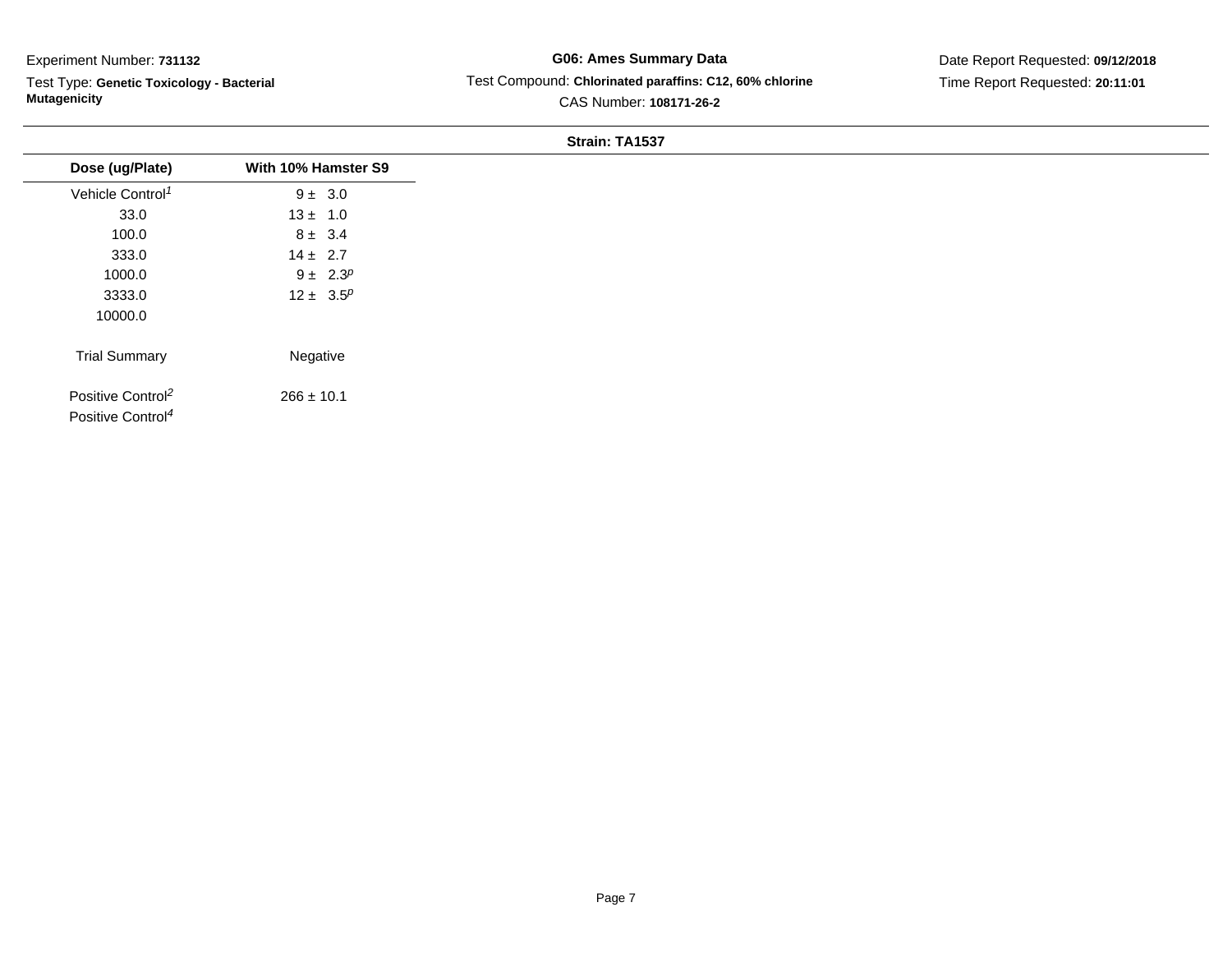Test Type: **Genetic Toxicology - Bacterial Mutagenicity**

# **G06: Ames Summary Data**Test Compound: **Chlorinated paraffins: C12, 60% chlorine**

Date Report Requested: **09/12/2018**Time Report Requested: **20:11:01**

|                               |                   |                   | <b>Strain: TA98</b>    |                        |                     |
|-------------------------------|-------------------|-------------------|------------------------|------------------------|---------------------|
| Dose (ug/Plate)               | <b>Without S9</b> | <b>Without S9</b> | <b>With 10% Rat S9</b> | <b>With 10% Rat S9</b> | With 10% Hamster S9 |
| Vehicle Control <sup>1</sup>  | $14 \pm 2.7$      | $19 \pm 2.6$      | $24 \pm 1.8$           | $28 \pm 4.2$           | $21 \pm 2.6$        |
| 33.0                          |                   | $24 \pm 3.1$      |                        | $25 \pm 0.3$           |                     |
| 100.0                         | $15 \pm 1.0$      | $24 \pm 3.7$      | $20 \pm 0.0$           | $27 \pm 2.3$           | $21 \pm 1.5$        |
| 333.0                         | $13 \pm 0.9$      | $23 \pm 3.2$      | $27 \pm 3.5$           | $33 \pm 2.2$           | $26 \pm 1.2$        |
| 1000.0                        | $17 \pm 1.9^p$    | $23 \pm 1.5$      | $29 \pm 5.4^p$         | $30 \pm 2.7$           | $21 \pm 1.9^p$      |
| 3333.0                        | $9 \pm 2.1^p$     | $22 \pm 5.5$      | $12 \pm 0.6^p$         | $22 \pm 3.8$           | $11 \pm 0.7^p$      |
| 10000.0                       | $2 \pm 0.3^p$     |                   | $2 \pm 0.9^p$          |                        | $2 \pm 0.3^p$       |
| <b>Trial Summary</b>          | Negative          | Negative          | Negative               | Negative               | Negative            |
| Positive Control <sup>2</sup> |                   |                   | $524 \pm 21.5$         | $720 \pm 36.3$         | $2155 \pm 84.2$     |
| Positive Control <sup>5</sup> | $370 \pm 27.4$    | $391 \pm 46.9$    |                        |                        |                     |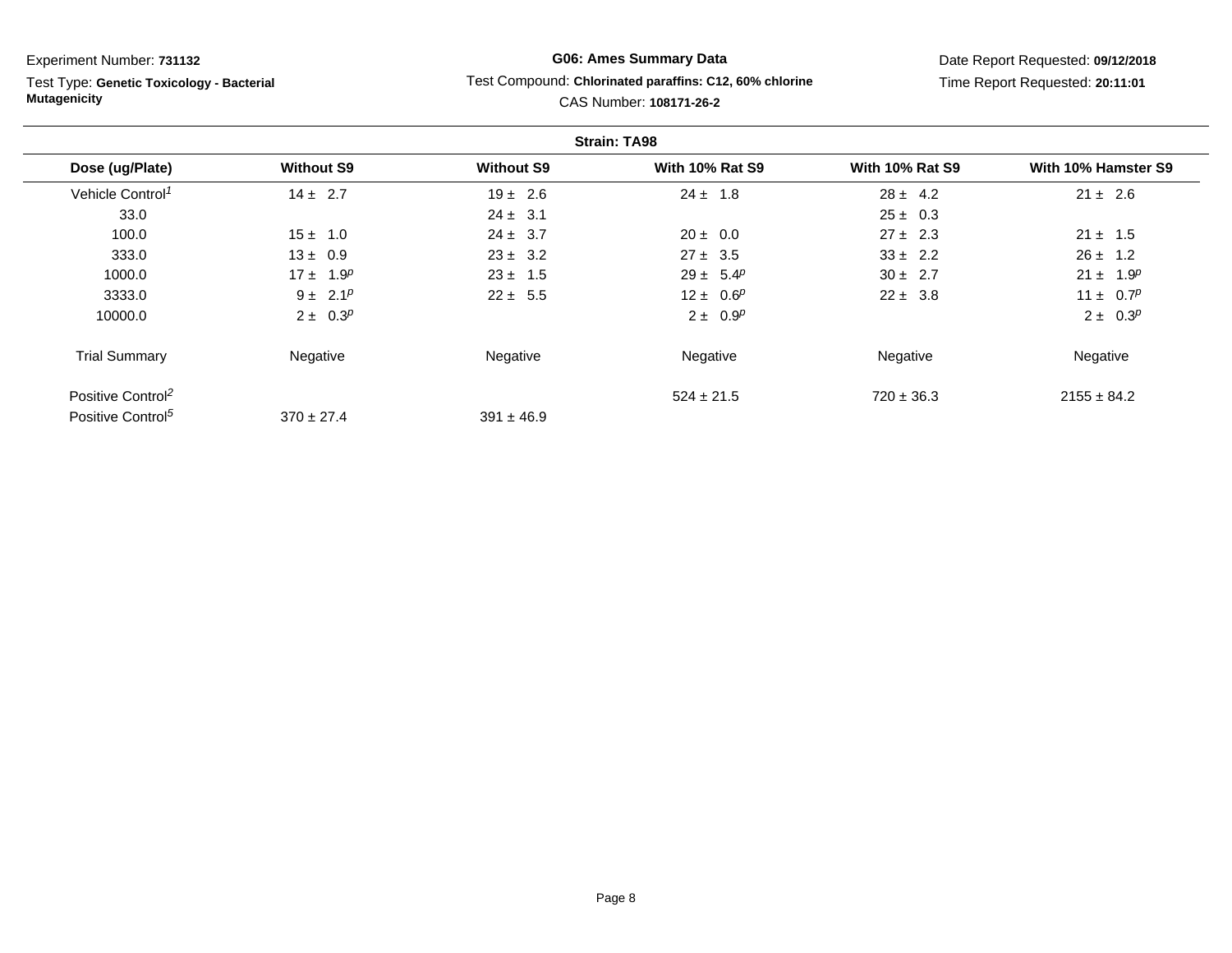$\overline{\phantom{0}}$ 

Test Type: **Genetic Toxicology - Bacterial Mutagenicity**

**G06: Ames Summary Data** Test Compound: **Chlorinated paraffins: C12, 60% chlorine**CAS Number: **108171-26-2**

Date Report Requested: **09/12/2018**Time Report Requested: **20:11:01**

| Dose (ug/Plate)<br>Vehicle Control <sup>1</sup><br>$26 \pm 3.2$<br>33.0<br>$30 \pm 2.4$<br>100.0<br>$25 \pm 1.9$<br>333.0<br>4.0<br>$26 \pm$<br>$23 \pm 4.0$<br>1000.0<br>$26 \pm 6.9$<br>3333.0<br>10000.0<br><b>Trial Summary</b><br>Negative<br>Positive Control <sup>2</sup><br>$2237 \pm 261.1$ |                               |                     |
|------------------------------------------------------------------------------------------------------------------------------------------------------------------------------------------------------------------------------------------------------------------------------------------------------|-------------------------------|---------------------|
|                                                                                                                                                                                                                                                                                                      |                               | With 10% Hamster S9 |
|                                                                                                                                                                                                                                                                                                      |                               |                     |
|                                                                                                                                                                                                                                                                                                      |                               |                     |
|                                                                                                                                                                                                                                                                                                      |                               |                     |
|                                                                                                                                                                                                                                                                                                      |                               |                     |
|                                                                                                                                                                                                                                                                                                      |                               |                     |
|                                                                                                                                                                                                                                                                                                      |                               |                     |
|                                                                                                                                                                                                                                                                                                      |                               |                     |
|                                                                                                                                                                                                                                                                                                      |                               |                     |
|                                                                                                                                                                                                                                                                                                      | Positive Control <sup>5</sup> |                     |